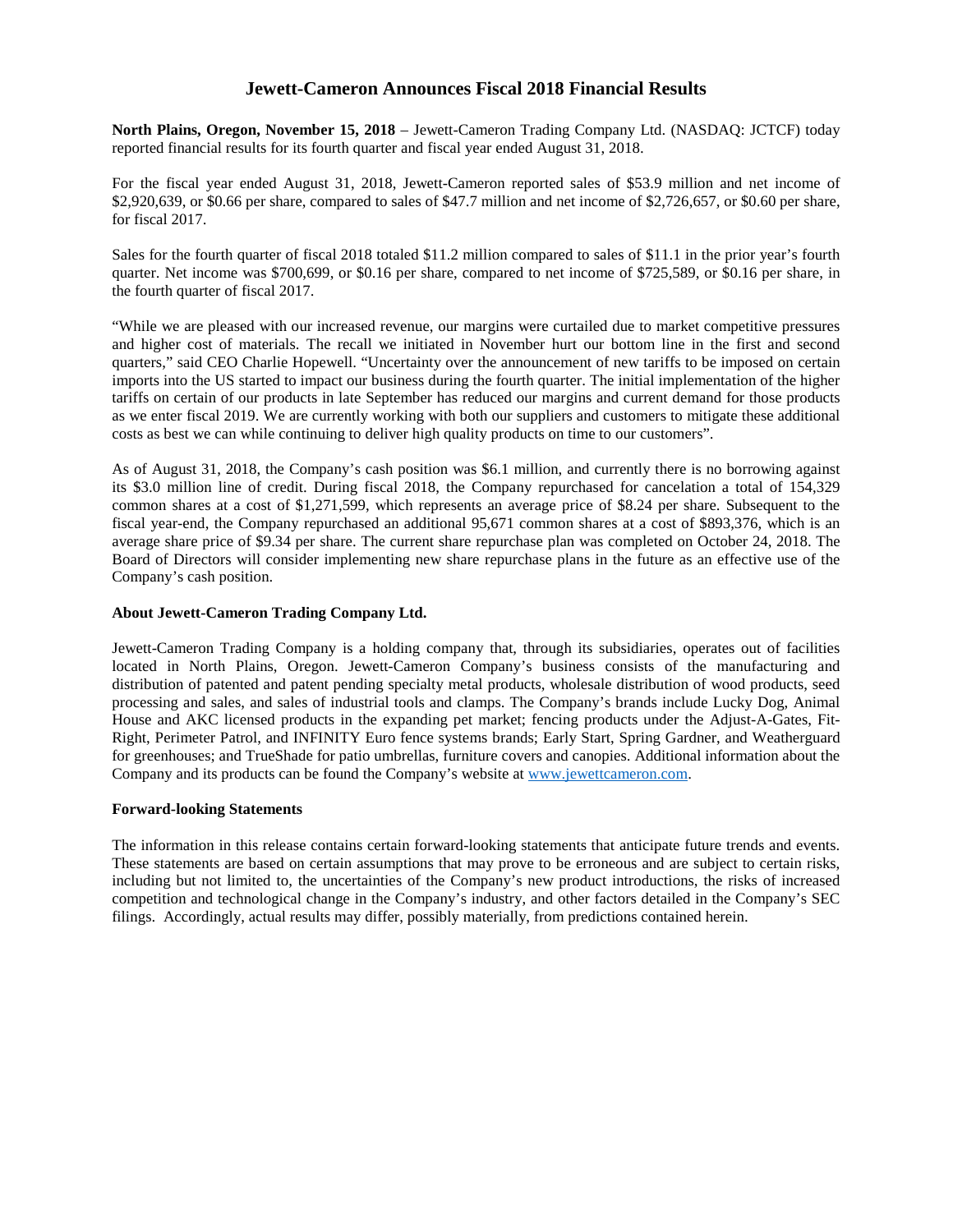## **JEWETT-CAMERON TRADING COMPANY LTD. AND SUBSIDIARIES** CONSOLIDATED BALANCE SHEETS (Expressed in U.S. Dollars) AS OF AUGUST 31

|                                                              | 2018 | 2017                  |    |                       |
|--------------------------------------------------------------|------|-----------------------|----|-----------------------|
| <b>ASSETS</b>                                                |      |                       |    |                       |
| <b>Current assets</b>                                        |      |                       |    |                       |
| Cash and cash equivalents                                    | \$   | 6,097,463             | \$ | 5,912,250             |
| Accounts receivable, net of allowance                        |      |                       |    |                       |
| of \$Nil (August 31, 2017 - \$1,725)                         |      | 4,152,492             |    | 3,565,055             |
| Inventory, net of allowance                                  |      |                       |    |                       |
| of \$75,336 (August 31, 2017 - \$156,713)<br>Note receivable |      | 9,803,197<br>4,000    |    | 8,807,545             |
| Prepaid expenses                                             |      | 347,251               |    | 595,776               |
| Prepaid income taxes                                         |      | 114,310               |    |                       |
|                                                              |      |                       |    |                       |
| Total current assets                                         |      | 20,518,713            |    | 18,880,626            |
|                                                              |      |                       |    |                       |
| Property, plant and equipment, net                           |      | 3,105,260             |    | 3,222,572             |
| Intangible assets, net                                       |      | 3,590                 |    | 77,837                |
|                                                              |      |                       |    |                       |
| <b>Total assets</b>                                          | \$   | 23,627,563            | \$ | 22,181,035            |
| <b>LIABILITIES AND STOCKHOLDERS' EQUITY</b>                  |      |                       |    |                       |
|                                                              |      |                       |    |                       |
| <b>Current liabilities</b>                                   |      |                       |    |                       |
| Accounts payable                                             | $\$$ | 377,092               | \$ | 638,128               |
| <b>Accrued liabilities</b>                                   |      | 1,795,207             |    | 1,807,192             |
|                                                              |      |                       |    |                       |
| Total current liabilities                                    |      | 2,172,299             |    | 2,445,320             |
|                                                              |      |                       |    |                       |
| <b>Deferred tax liability</b>                                |      | 81,853                |    | 11,344                |
| <b>Total liabilities</b>                                     |      | 2,254,152             |    | 2,456,664             |
| <b>Stockholders' equity</b>                                  |      |                       |    |                       |
| Capital stock                                                |      |                       |    |                       |
| Authorized                                                   |      |                       |    |                       |
| 21,567,564 common shares, without par value                  |      |                       |    |                       |
| 10,000,000 preferred shares, without par value               |      |                       |    |                       |
| Issued                                                       |      |                       |    |                       |
| 4,314,659 common shares (August 31, 2017 – 4,468,988)        |      | 1,017,908             |    | 1,054,316             |
| Additional paid-in capital<br>Retained earnings              |      | 600,804<br>19,754,699 |    | 600,804<br>18,069,251 |
|                                                              |      |                       |    |                       |
| Total stockholders' equity                                   |      | 21,373,411            |    | 19,724,371            |
|                                                              |      |                       |    |                       |
| Total liabilities and stockholders' equity                   | \$   | 23,627,563            | \$ | 22,181,035            |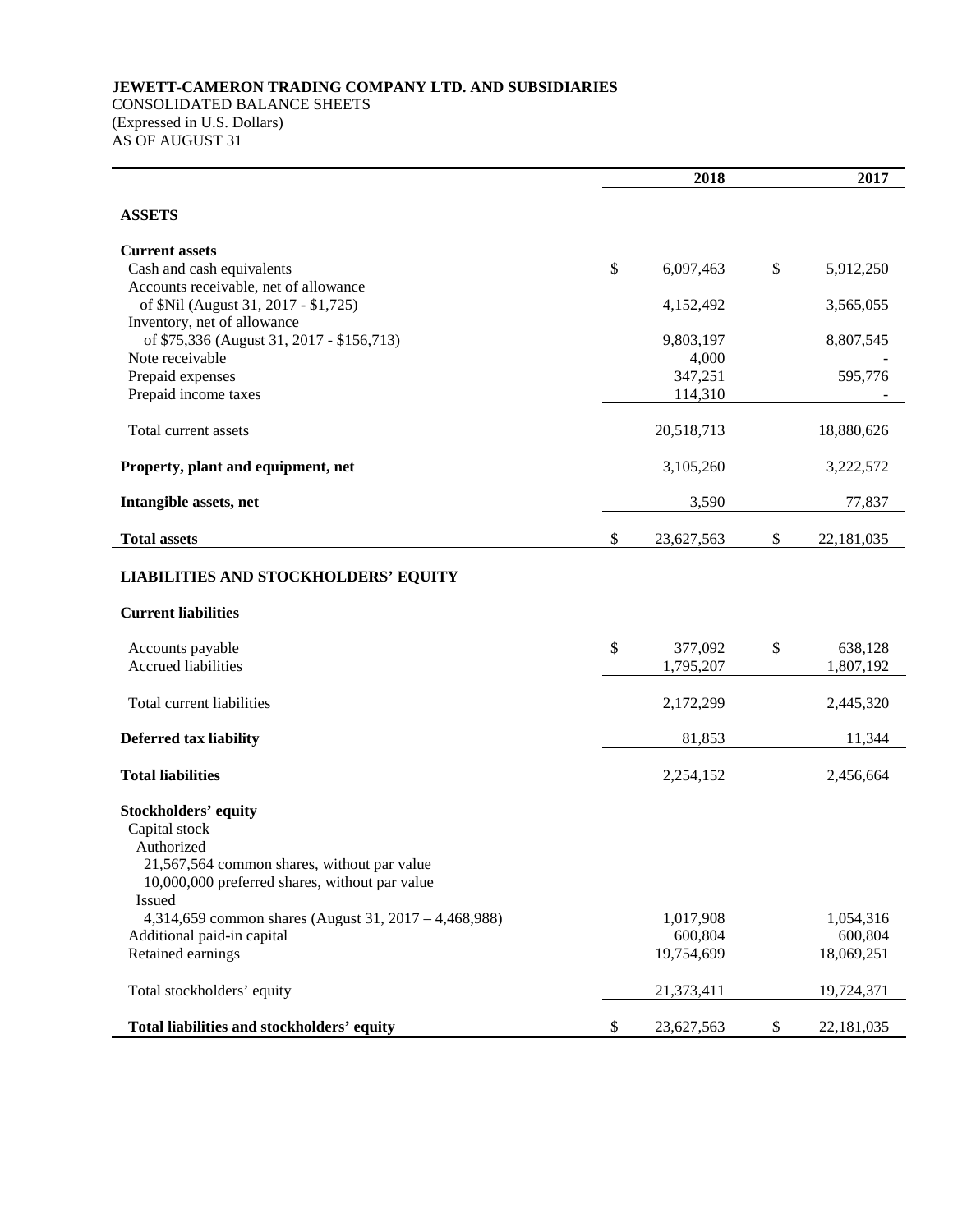## **JEWETT-CAMERON TRADING COMPANY LTD. AND SUBSIDIARIES** CONSOLIDATED STATEMENTS OF OPERATIONS (Expressed in U.S. Dollars) YEARS ENDED AUGUST 31

|                                                       | 2018             | 2017       |            |  |
|-------------------------------------------------------|------------------|------------|------------|--|
|                                                       |                  |            |            |  |
| <b>SALES</b>                                          | \$<br>53,923,152 | \$         | 47,701,056 |  |
| <b>COST OF SALES</b>                                  | 42,325,338       | 36,621,773 |            |  |
| <b>GROSS PROFIT</b>                                   | 11,597,814       | 11,079,283 |            |  |
| <b>OPERATING EXPENSES</b>                             |                  |            |            |  |
| Selling, general and administrative                   | 2,103,899        |            | 2,016,776  |  |
| Depreciation and amortization                         | 274,065          | 275,214    |            |  |
| Wages and employee benefits                           | 4,943,431        | 4,349,542  |            |  |
|                                                       | 7,321,395        |            | 6,641,532  |  |
|                                                       |                  |            |            |  |
| <b>Income from operations</b>                         | 4,276,419        |            | 4,437,751  |  |
| <b>OTHER ITEMS</b>                                    |                  |            |            |  |
| (Loss) on sale of property, plant and equipment       | (27, 022)        |            | (394)      |  |
| Interest and other income                             | 30,026           |            | 27,894     |  |
|                                                       | 3,004            | 27,500     |            |  |
| Income before income taxes                            | 4,279,423        | 4,465,251  |            |  |
| <b>Income taxes</b>                                   |                  |            |            |  |
| Current                                               | 1,288,275        |            | 1,758,603  |  |
| Deferred (recovery)                                   | 70,509           | (20,009)   |            |  |
| Net income for the year                               | \$<br>2,920,639  | \$         | 2,726,657  |  |
| Basic earnings per common share                       | \$<br>0.66       | \$         | 0.60       |  |
| Diluted earnings per common share                     | \$<br>0.66       | \$         | 0.60       |  |
| Weighted average number of common shares outstanding: |                  |            |            |  |
| <b>Basic</b>                                          | 4,430,940        |            | 4,545,044  |  |
| <b>Diluted</b>                                        | 4,430,940        |            | 4,545,044  |  |